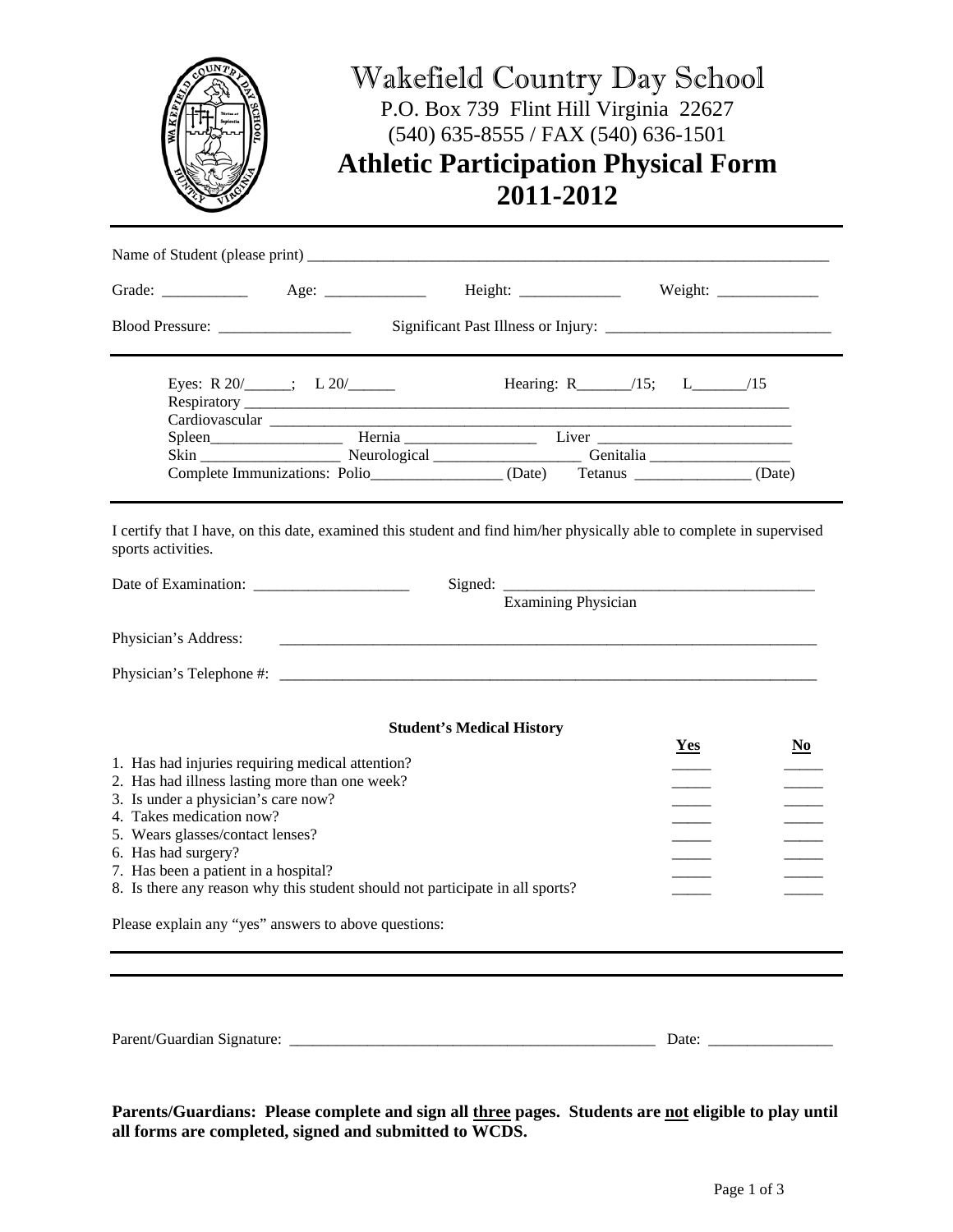|                                                 | (To be completed and signed by parent/legal guardian) |                                                                                                                                                                                                                                                                                                 |
|-------------------------------------------------|-------------------------------------------------------|-------------------------------------------------------------------------------------------------------------------------------------------------------------------------------------------------------------------------------------------------------------------------------------------------|
|                                                 |                                                       |                                                                                                                                                                                                                                                                                                 |
|                                                 |                                                       | Name: Clast (Last) (First) (Middle) Grade:                                                                                                                                                                                                                                                      |
|                                                 |                                                       |                                                                                                                                                                                                                                                                                                 |
|                                                 |                                                       |                                                                                                                                                                                                                                                                                                 |
|                                                 |                                                       |                                                                                                                                                                                                                                                                                                 |
| case of an emergency.                           |                                                       | Please list any health problems that might be significant to a physician evaluating your child in<br><u> 1989 - Johann Stoff, amerikansk politiker (d. 1989)</u>                                                                                                                                |
| Please list any allergies to medications, etc.  |                                                       |                                                                                                                                                                                                                                                                                                 |
| Is student presently taking medication? _______ |                                                       |                                                                                                                                                                                                                                                                                                 |
|                                                 |                                                       |                                                                                                                                                                                                                                                                                                 |
|                                                 |                                                       | Does the student wear contact lenses? ___________ Date of last tetanus shot? _______________________                                                                                                                                                                                            |
| and/or surgery for the person named above.      |                                                       | <b>EMERGENCY AUTHORIZATION:</b> In the event that I can not be reached in an emergency, I<br>hereby give permission to the physicians selected by the coaches and staff of Wakefield Country<br>Day School to hospitalize, secure proper treatment for and to order injection and/or anesthesia |
|                                                 |                                                       |                                                                                                                                                                                                                                                                                                 |
|                                                 |                                                       |                                                                                                                                                                                                                                                                                                 |
|                                                 |                                                       |                                                                                                                                                                                                                                                                                                 |
| emergency treatment if needed.                  |                                                       | Emergency Permission Form may be reproduced to travel with teams and is acceptable for                                                                                                                                                                                                          |

**\_\_\_\_\_\_\_\_\_\_\_\_\_\_\_\_\_\_\_\_\_\_\_\_\_\_\_\_\_\_\_\_\_\_\_\_\_\_\_\_\_\_\_\_\_\_\_\_\_\_\_\_\_\_\_\_\_\_\_\_\_\_\_\_\_\_\_\_\_\_\_\_\_\_\_\_\_\_\_\_\_\_\_\_\_** 

Parent/Guardian Signature: \_\_\_\_\_\_\_\_\_\_\_\_\_\_\_\_\_\_\_\_\_\_\_\_\_\_\_\_\_\_\_\_\_ Date: \_\_\_\_\_\_\_\_\_\_\_\_\_\_